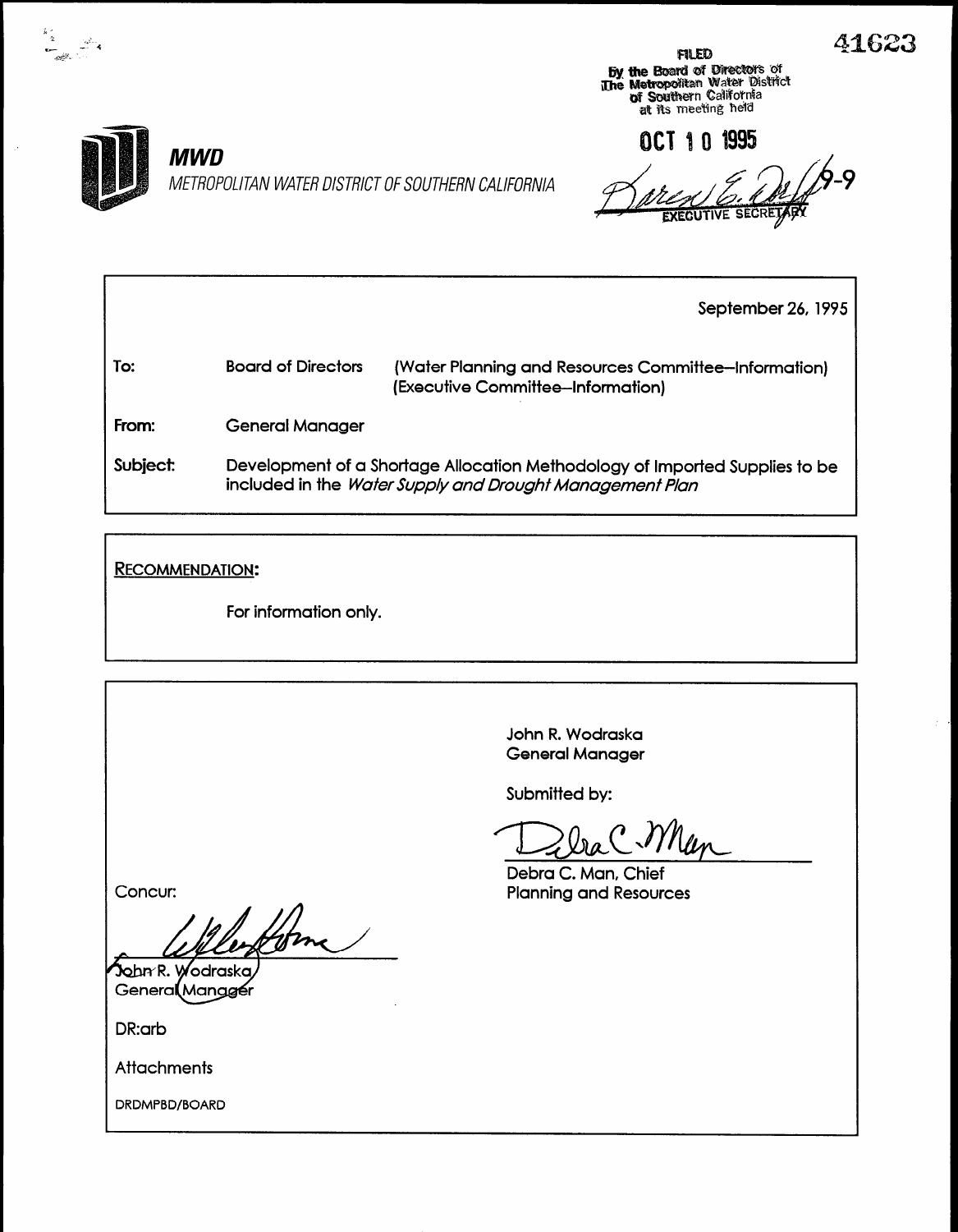I

#### EXECUTIVE SUMMARY:

During the past two years, Metropolitan, its member agencies, and other retail and groundwater agencies have been developing an Integrated Resources Plan (IRP) in order to meet the supply reliability and water quality needs of Metropolitan's service area. A Preferred Resource Mix was developed, diversifying Metropolitan's resource investments for local water management programs, conservation, improvements to imported water supplies, and capital infrastructure required to treat, distribute and store water. In June 1995, your Board approved the approach of the IRP Preferred Resource Mix in order to meet Metropolitan's adopted supply reliability goal. Your Board also approved water management guidelines (see Attachment 1) that define how regional benefits should be measured and how water management programs should be implemented.

The purpose of this Board Letter is to discuss the framework for Metropolitan's forthcoming Water Supply and Drought Management (WSDM) Plan, and more specifically, to describe a shortage allocation methodology which can be used to allocate imported supplies during a severe drought. This shortage contingency plan will be included as part of the WSDM Plan. This Plan will describe the supply management and operating principles used to best manage imported supplies during periods of surplus, and provide a detailed plan for mitigation against supply shortages. The WSDM Plan will focus on the integration of local supply management and conjunctive use of imported supplies in order to meet Metropolitan's supply reliability goal. Metropolitan's reliability goal is to avoid shortages in all but the most severe drought, which is expected to occur in only 1 in 50 years (or 2 percent of the time). Metropolitan will continue, through the implementation of the IRP, to meet 100 percent of its firm wholesale demands in all other years. Firm wholesale demands include basic and seasonal shift deliveries. All other deliveries are defined as non-firm, which include direct groundwater replenishment and long-term storage, and are subject to interruptions based on supply availability. Based on 70 years of hydrology, it is estimated that supply conditions will allow Metropolitan to make these non-firm deliveries or 80 percent of the time.

However, in light of the 1991 drought event and the possibility that local and imported supply development may not occur as outlined in the IRP Preferred Resource Mix, a shortage contingency plan has been developed to allocate Metropolitan's imported supplies to its member agencies during the most severe drought.

Based on discussions with the member agencies during the IRP, several objectives were identified with regard to an allocation of Metropolitan's imported supplies:

- 1. the shortage allocation should ensure that local supplies which are developed with Metropolitan's financial assistance should be shared equitably during droughts.
- 2. the methodology for the shortage allocation should be as simple as possible.
- 3. the shortage allocation should not penalize agencies for increasing their own supply reliability using their own investments.
- 4. the shortage allocation should encourage cost-effective development of alternative supplies, including conservation.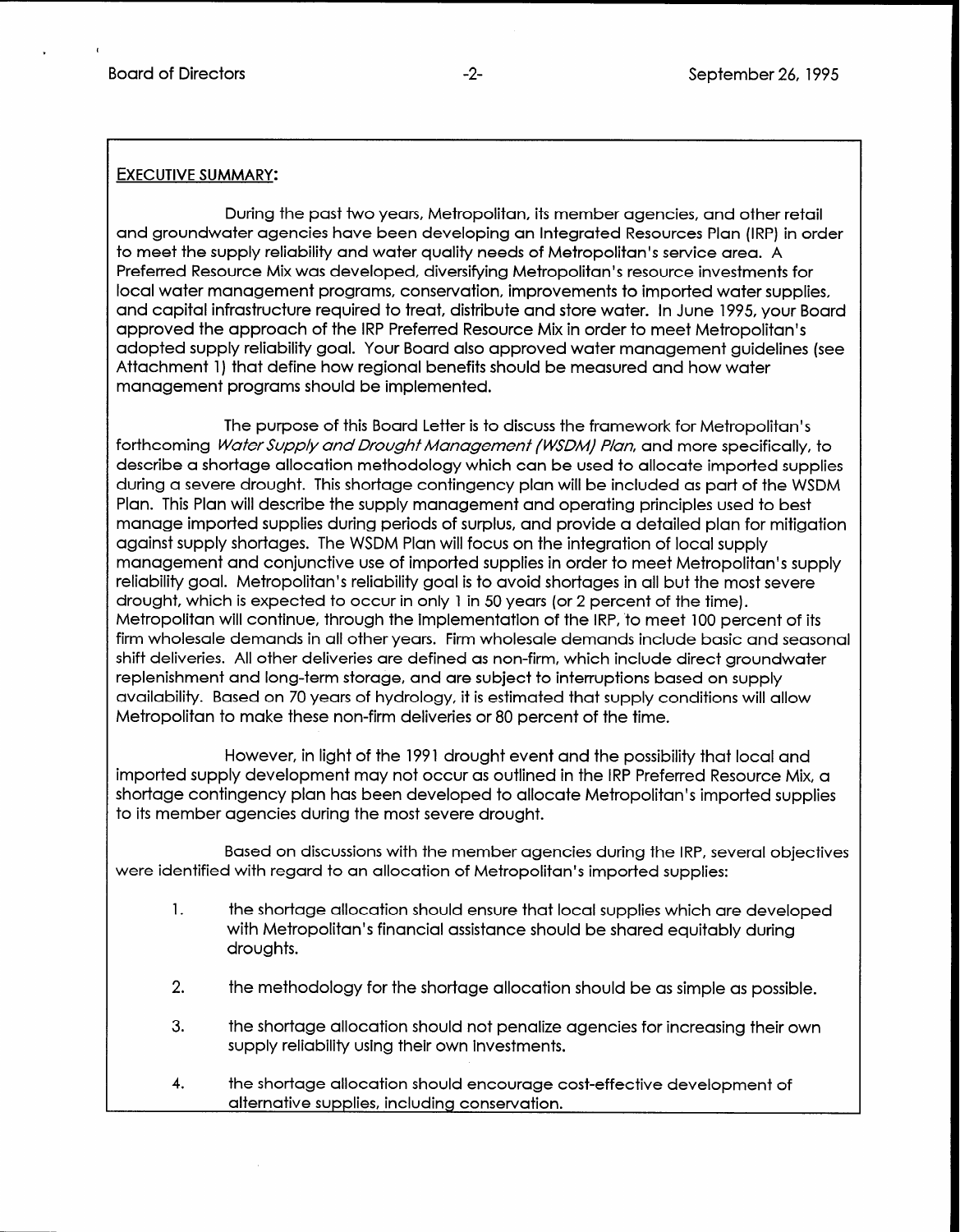,

With these objectives in mind, staff is proposing that the shortage allocation for imported water supplies be developed as a contingency against severe droughts. The proposed shortage allocation will initially be based on the average of FY 1989/90, 1990/91, and 1991/92 Metropolitan water demands. After that, as demands grow, the base will include the rolling four-year average of demands (similar to the New Demand Charge base). However, the four-year average base for any member agency cannot be less than its original base (in terms of acre-feet) - it can only be higher. This base calculation was selected because it eliminates the need to make adjustments for future growth. The categories of Metropolitan deliveries that would be included in the base period are: basic and estimated of seasonal shift deliveries. All long-term storage and direct groundwater replenishment will not be included in base demands. Actual demands (acre-feet) will not be used, rather each agency's percentage of the total Metropolitan demands will be used to allocate available imported supplies. Agricultural deliveries for the base demand period will be scaled back based on a staged plan. The agricultural base will start with a 30 percent reduction (for all water sold under the Interim Agricultural Water Program or future agricultural program). This reduction will increase depending on the severity of the drought and will be based on the number of years that the allocation plan is in effect:

| <b>Agricultural Cuts in Base Demands:</b> |                           |     |
|-------------------------------------------|---------------------------|-----|
| Stage 1                                   | one year of allocation    | 30% |
| Stage 2                                   | two years of allocation   | 75% |
| Stage 3                                   | three years of allocation | 90% |

Again, it is important to note that this is an allocation based on each agency's percentage of total deliveries and not acre-feet. In other words, if an agency used 15 percent of Metropolitan's demands during the base period, then that agency's allocation for future monopolitan s admitias admights base period, incrimar agency supplementor force aroogins woold be to percent of the fold available supplies in this were pointed (assorting that no adjustments were made). It is also proposed that the following adjustments be made to the base allocation:

- 1. future Metropolitan funded local resource projects (reclamation, groundwater recovery, and contractual storage progressive programship in the additional supply in the additional supply in recovery, and contractual storage programs) based on the additional supply<br>yield multiplied by Metropolitan's financial share of the projects' total costs, and
- 2. loss of local supply that occurs and is beyond the control of the member agency.

After all adjustments are made, an agency that purchases more than its allocation will be charged 150% of the basic rate for all deliveries purchased above the allocation. be charged 150% of the basic rate for all deliveries purchased above the allocation. Agricultural deliveries sold under the Interim Agricultural Water Program (IAWP), or future agricultural program, will be cut up to 30 percent before any firm deliveries of Metropolitan<br>water are reduced.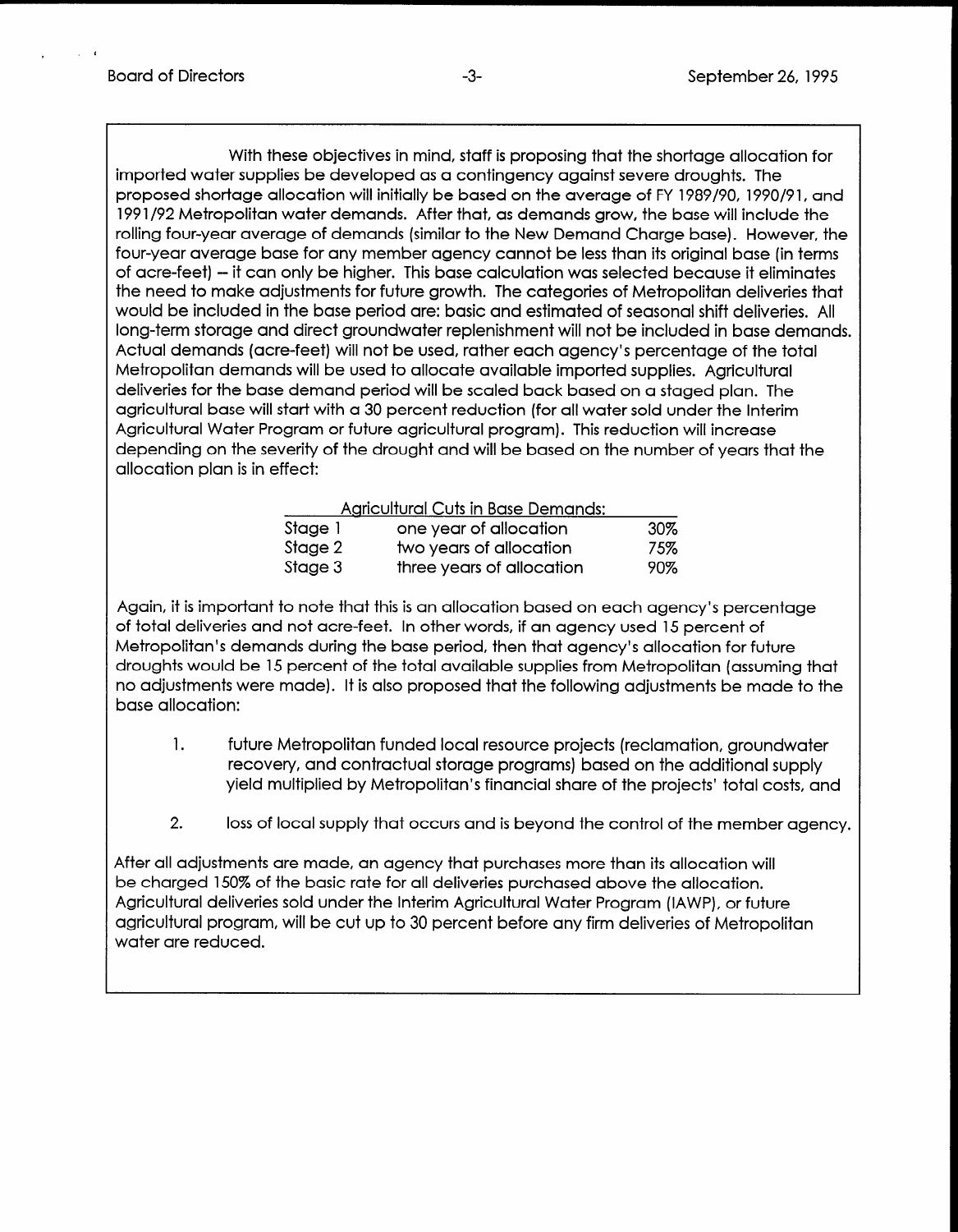. .

#### DETAILED REPORT:

During the past two years, Metropolitan, its member agencies, and other retail and groundwater agencies have been developing an integrated Resources Plan (IRP) in order to meet the supply reliability and water quality needs of Metropolitan's service area. A Preferred Resource Mix was developed, diversifying Metropolitan's investments for local water management programs (including groundwater storage, reclamation, groundwater recovery projects, and conservation), imported water supplies (including water transfers and storage programs), and capital infrastructure required to treat, distribute and, store water. In June 1995, your Board approved the approach of the IRP Preferred Resource Mix in order to meet Metropolitan's adopted supply reliability goal. Your Board also approved water management guidelines (see Attachment 1) that define how regional benefits should be measured and explains how water management programs should be implemented.

Staff is currently drafting a long-term comprehensive Water Supply and Drought Management (WSDM) Plan. The purpose of this plan is to describe the supply management and operating principles that Metropolitan will use to best manage imported supplies during periods of surplus. The WSDM Plan will also provide a detailed plan for mitigation against supply shortages, including a shortage allocation of imported supplies as a contingency. The WSDM Plan will focus on the integration of local supply management and conjunctive use of imported supplies in order to meet Metropolitan's supply reliability goal. Metropolitan's reliability goal is to avoid shortages in all but the most severe drought, which is expected to occur in only 1 in 50 years (or 2 percent of the time). Metropolitan will continue, through the implementation of the IRP, to meet 100 percent of its firm wholesale demands in all other years. Firm wholesale demands include basic and seasonal shift deliveries. All other deliveries are defined as non-firm, which include direct groundwater replenishment, agricultural deliveries (under the IAWP) and long-term storage, and are subject to interruptions based on supply availability. Based on 70 years of hydrology, it is estimated that supply conditions will allow Metropolitan to make these non-firm deliveries (80 percent of the time).

Simulations of projected demands and supplies were done for the next five and ten years under differential assumptions of support of support of support of support  $\alpha$ IRP recis once tainering assumptions regarding syn "operations, availability of storage, an IRP resource targets for reclamation. Even under extremely dry hydrologic conditions and conservative assumptions for local resource development, Metropolitan could meet all of its basic and agricultural deliveries to its member agencies with water transfers that are already established or well into negotiations. However, in light of the 1991 drought event and the possibility that local and imported supply development may not occur as outlined in the IRP Preferred Resource Mix, a shortage allocation of Metropolitan's imported supplies has been developed as a contingency.

This Board Letter will concentrate on the proposed allocation methodology for Metropolitan's imported supplies. Based on discussions with the member agencies and sub-agencies during the IRP, several objectives were identified with regard to allocating<br>Metropolitan's imported supplies during a severe shortage:

 $1.$ The shortage allocation should ensure that local supplies that are developed with Metropolitan's financial assistance should be shared equitably during droughts.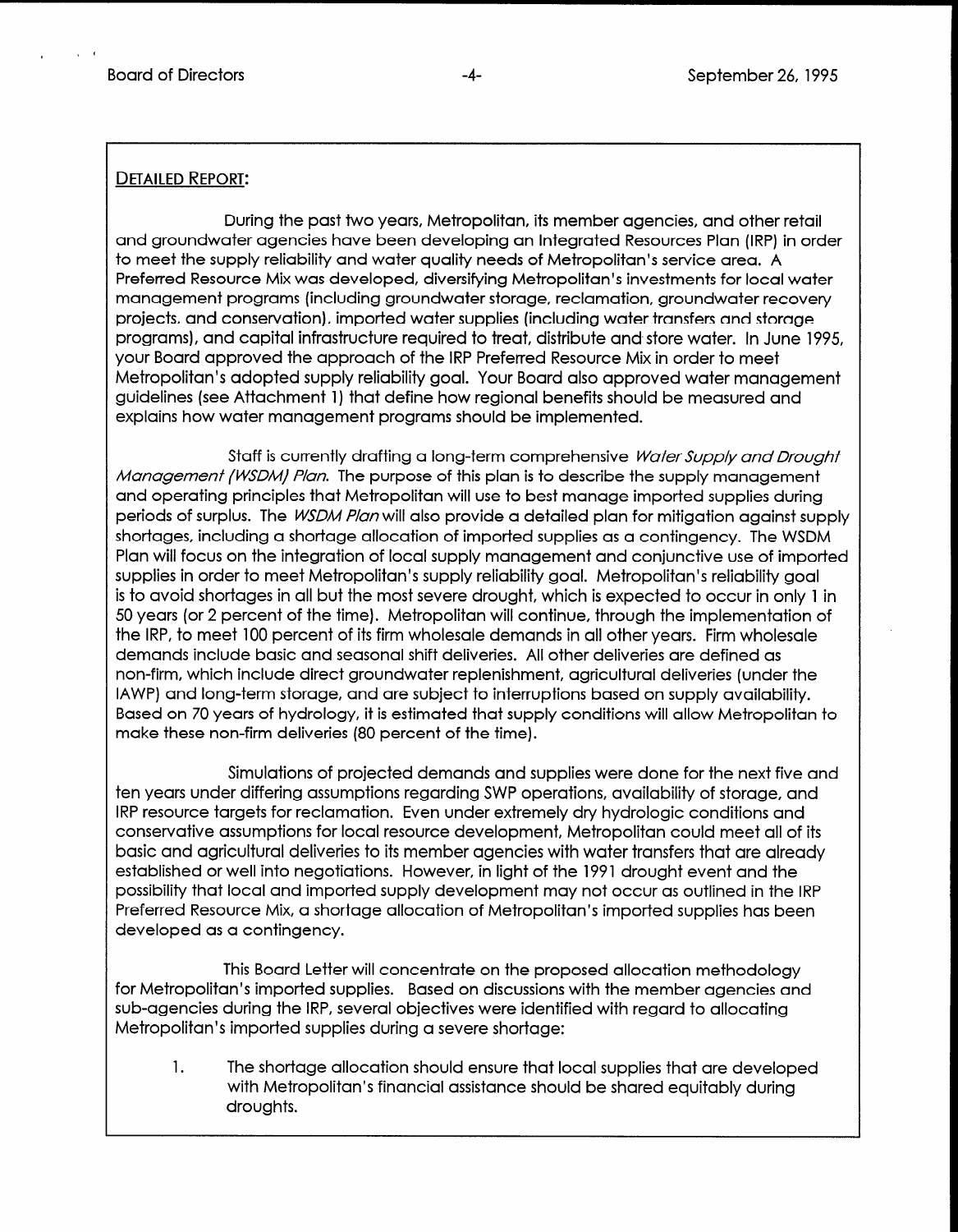I '

- 2. The methodology for the shortage allocation should be as simple as possible.
- 3. The shortage allocation should not penalize agencies for increasing their own supply reliability using their own investments.
- 4. The shortage allocation should encourage cost-effective development of alternative supplies, including conservation.

With these objectives in mind, staff has reviewed the existing and past drought management plans and allocation principles in order to evaluate the potential for improvements. The current 1995 drought management plan (DMP) and the 1990 incremental and interruptible conservation plan (IICP) developed a base demand using acre-feet deliveries. Stages of shortages or reductions were developed for firm and interruptible water and subtracted from the base acre-feet in order to get each agency's target. If an agency purchased more than its target, then they were assessed a much greater water rate as a disincentive. This approach does not include an explicit link between the targeted reductions and the supply conditions. The current proposal ties the stages of the allocation plan to the hydrologic conditions of the SWP supply. It is also proposed that the base allocation be calculated as a percent of each agency's demand to the total demand for Metropolitan. For each stage of the shortage, Metropolitan would estimate each member agency's monthly target allocation based on Metropolitan's anticipated supplies and the agency's base allocation percentage. If an agency used 15 percent of Metropolitan's supply during the base period, then that agency would receive 15 percent of the available supplies during the shortage. Basing the allocation on percent of total deliveries ties the shortages to the anticipated supply conditions. It also does not penalize agencies for developing local supplies using their own investments.

To illustrate how this allocation plan would be developed, a hypothetical example has been prepared. Table 1 presents a scenario in which there are three agencies: ordin program, and aggressive program, construction in Magnetic participant in Music participant in Music participant in Music participant in Music participant in Music participant in Music participant in Music participant  $\frac{1}{100}$  and  $\frac{1}{20}$  connection in internet to base condition is set of an induction is set of an internet condition is set of an internet condition is set of an internet condition is set of an internet condition is MWD's local resource program, and (3) a non-participant. The base condition is set, and the base demands are estimated. During the base period 2,200 units of MWD water were sold. Each agency's percent of that "base" water is calculated. A drought occurs in the future, and the available imported supplies to 1,800 units and 1,800 units (or an 18 percent reduction from the 1910 up to  $\frac{1}{2}$ 

In Scenario 1, no future local supplies are developed. The 1,800 units of importance in bound to the local supplies are aeveloped. The 1,000 onlis of imported supply are allocated to each agency based on the percentage share of demands that each agency purchased during the base period. In this scenario, every agency experiences a supply shortage. The total regional supply shortage is 270 units.

in Scendrio 2, local supplies are increased for two agencies without financial assistance by Metropolitan. The available imported supplies of 1,800 units are allocated by the same percentage as in Scenario 1. The aggressive participating agency has created a surplus condition (more supplies than demand). The moderate participating agency has reduced its shortage from 227 units (without additional supply) to 197 units. The non-participating agency's shortage remains the same, at 97 units. In this scenario, only those agencies that invest their<br>own money to increase local supplies have better drought protection.

In Scenario 3, local supplies are increased using Metropolitan's financial support (e.g., Local Resource Program). The regional supply that is created under Metropolitan's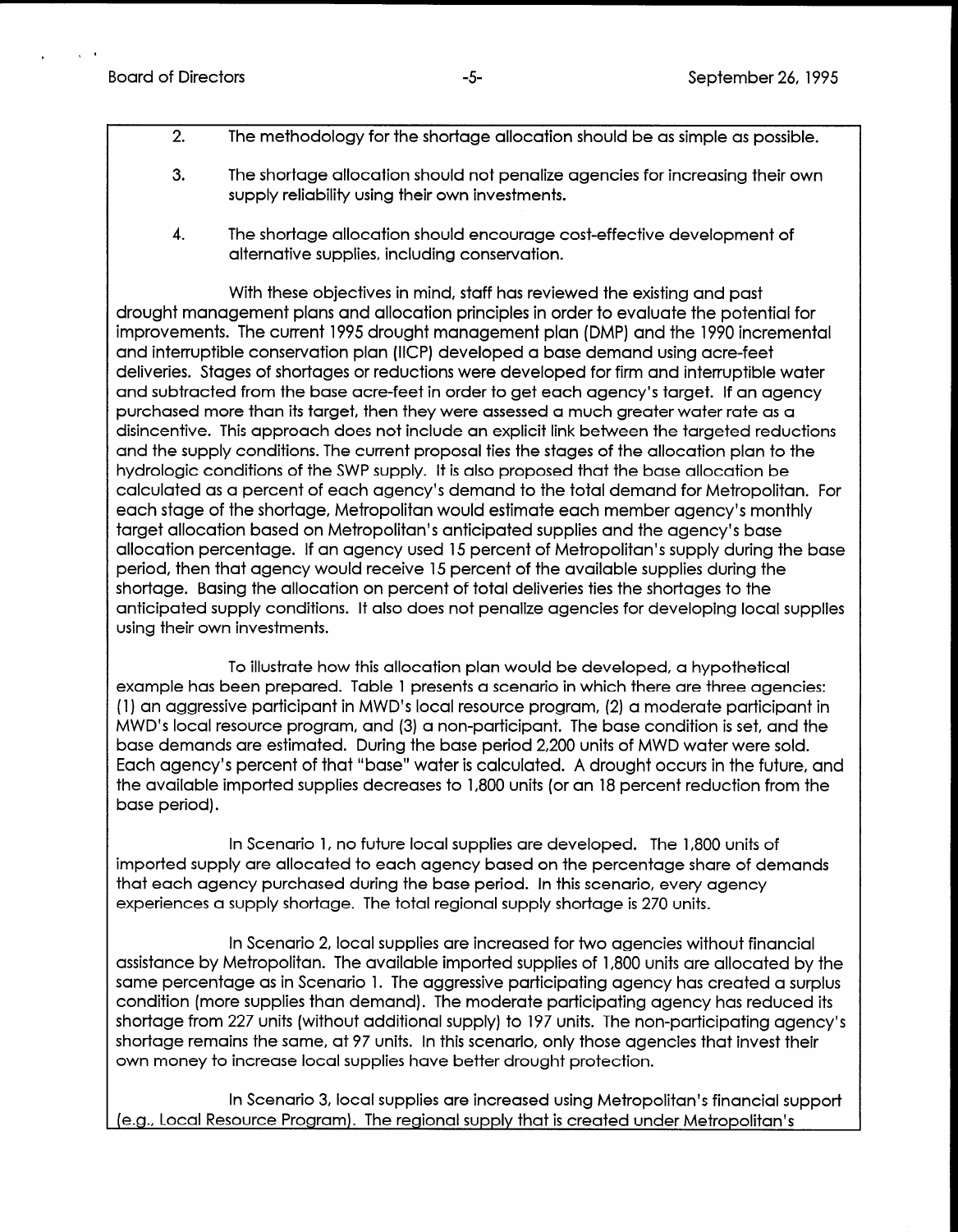. 5 c

financial assistance program is estimated by taking the additional supply created by the local projects and multiplying it by the proportion of Metropolitan's financial support to the total local project's cost. In this example, 35 percent of the aggressive participating agency's local projects were funded by Metropolitan. Therefore, 35 percent of the additional supply units are re-allocated to the region and 65 percent of the supply stays with the agency. In total, 41 units of additional local supply were created for use by the region. Therefore, the total available regional supply is the 1,800 units of imported supply plus the 41 units of regional local supply, or 1,841 units. This regional supply is then allocated based on the original base period percentage allocation. Each agency's regional local supply is subtracted from the total regional supply in order to get the allocation of Metropolitan's imported supply. The adjustment made for local supplies developed with Metropolitan's financial support resulted in a reduction of the aggressive participating agency's allocation of imported supplies from 20.4 percent to 19.0 percent. This 1.4 percent of imported supplies was reallocated to the other agencies, creating additional supplies for agencies that do not participate in the program.

The results indicate that under Scenario 3 all agencies are better off in terms of overall reliability when compared to Scenario 1. The main difference between Scenarios 2 and 3 is that agencies that participate in the local resources programs offered by Metropolitan will decrease their reliability somewhat, but also reduce their costs. The choice is an economic and risk assessment question.

The examples discussed above lay the foundation for staff's recommendation for an allocation plan that is calculated using a base percent of total deliveries rather then a base using acre-feet. The proposed shortage allocation will initially be based on the average of FY 1989/90, 1990/91, and 1991/92 Metropolitan water demands. After that, as demands grow, the base will include the rolling four-year average of demands (similar to the New Demand Charge base). However, the four-year average base for any member agency cannot be less than its original base (in terms of acre-feet) -- it can only be higher. This base calculation was selected because it eliminates the need to make adjustments for future growth. The categories of Metropolitan deliveries that would be included in the base period are: basic and an estimate of seasonal deliveries used for shift purposes. Long-term storage and direct groundwater replenishment will not be included in the base demands. Agricultural deliveries for the base demand period will be scaled by scaled based on a stage plane and starting for the base werther to perfort with be soldied black based on a staged plant. The agricultural base with start with a 30 percent reduction (for all water sold under the Interim Agricultural Water Program or future agricultural program). This reduction will increase depending on the severity of the<br>drought and will be based on the number of years that the allocation plan is in effect:

| <b>Agricultural Cuts in Base Demands:</b> |                           |     |  |
|-------------------------------------------|---------------------------|-----|--|
| Stage 1                                   | one year of allocation    | 30% |  |
| Stage 2                                   | two years of allocation   | 75% |  |
| Stage 3                                   | three years of allocation | 90% |  |

 $A_{\rm eff}$  is introduced on each this is an allocation based on each agency  $\alpha$ Again, ii is important to hote that this is an allocation based on each agency's percentage of total deliveries and not acre-feet. In other words, if an agency used 15 percent of Metropolitan's demands during the base period, then that agency's allocation for future droughts would be 15 percent of the total available supplies from Metropolitan (assuming that no adjustments were made). It is also proposed that the following adjustments be made to the base allocation:

future Metropolitan funded local resource projects (reclamation, groundwater recovery, and contractual storage programs) based on the additional supply  $1.$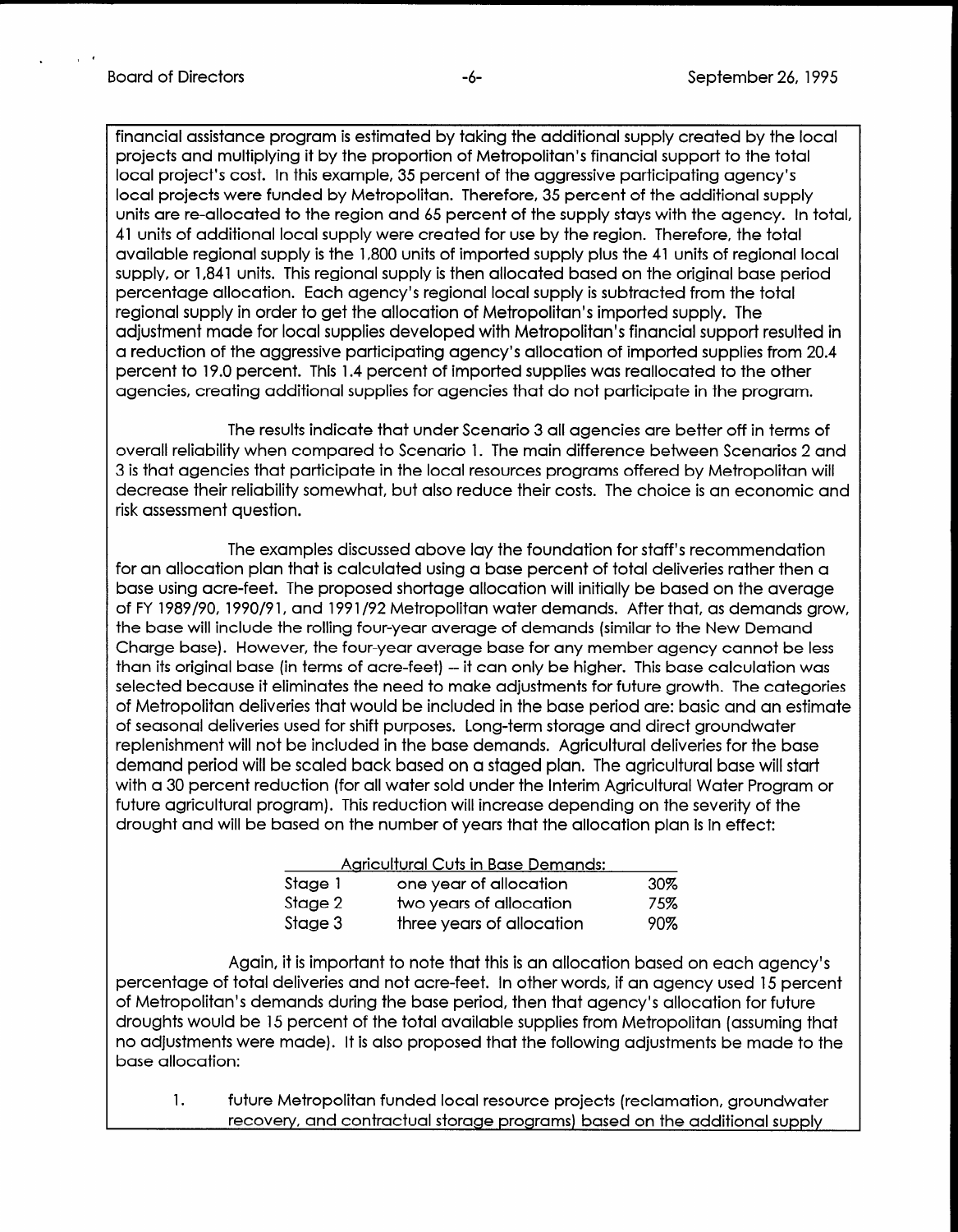. I r

yield multiplied by Metropolitan's financial share of the projects' total costs, and

2. loss of local supply that occurs beyond the control of the member agency.

After all adjustments are made, an agency that purchases more than its allocation will be charged 150 percent of the basic rate for all deliveries purchased above the allocation. Agricultural deliveries sold under the Interim Agricultural Water Program, or future agricultural program, may be cut up to 30 percent before any firm deliveries of Metropolitan water are reduced. In addition, it is proposed that if an agency's allocation of Metropolitan deliveries are greater than the agency's retail consumptive demands, then the surplus amount will be reallocated to the rest of the member agencies. This principle would allow agencies to increase their local reliability with local investments while not harming other member agencies.

During the next two weeks, staff will develop the final details of the allocation plan and complete the draft Water Supply and Drought Management Plan for Board review.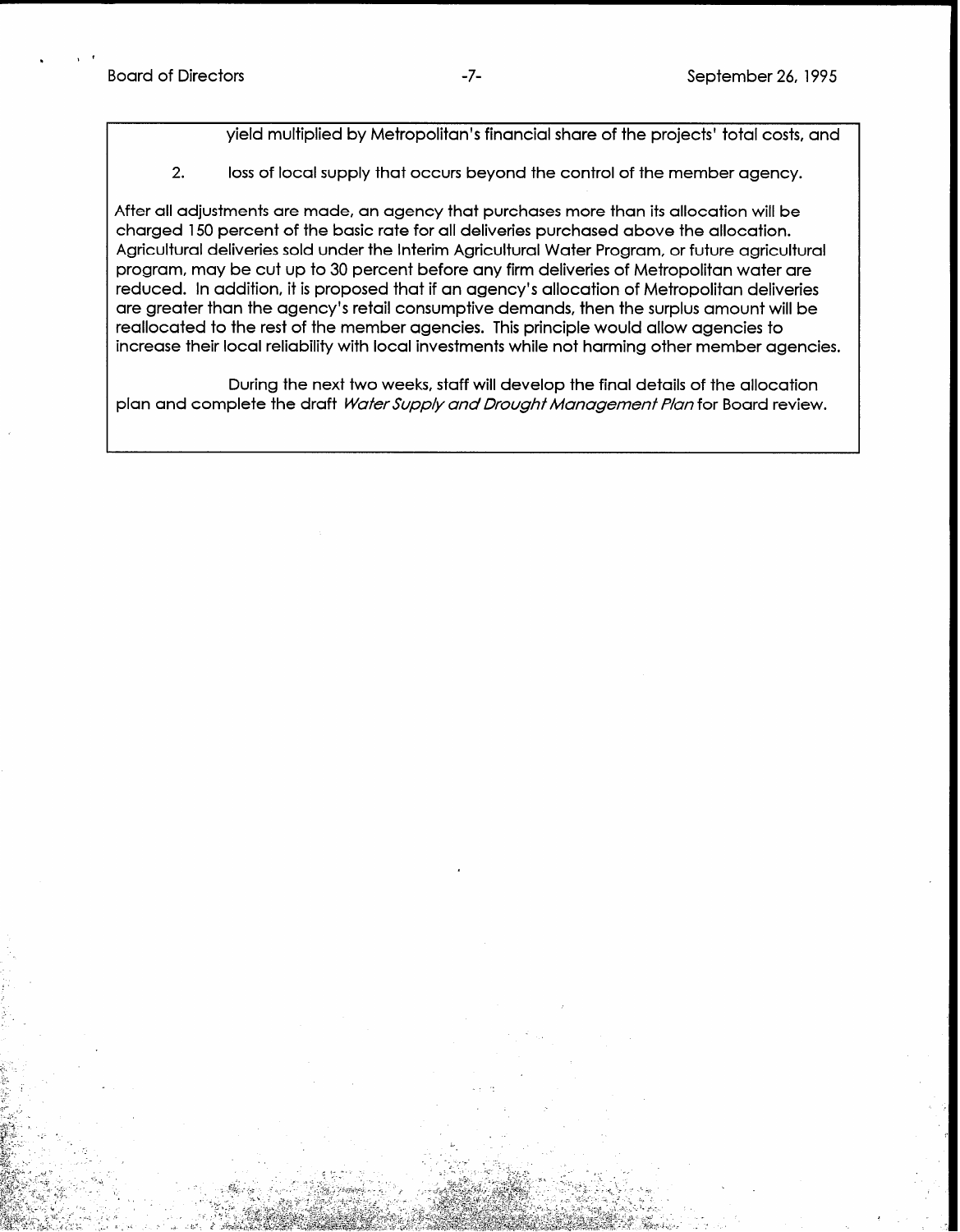## 4162.

#### Attachment 1

#### Water Management Implementation Guidelines

- 1. Regional benefits of both local storage and local projects programs should be measured by: (1) the reduction in capital investments due to deferral and/or down-sizing of regional infrastructure: (2) the reduction of O&M expenditures needed for treatment and distribution of imported water; and (3) the reduction in expenditures associated with developing alternative regional supplies.
- 2. Metropolitan's investments for local storage and local projects programs should not exceed the regional benefits over the life of the project(s).
- 3. Metropolitan's investments for local storage and local projects programs should be sufficient to encourage the implementation of projects identified in the Preferred Resource Mix. Such investments and their associated payment schedules should also be flexible enough to meet the needs of each project.
- 4. Metropolitan's participation in local storage and local projects programs should not cause large fluctuations in Metropolitan's water rates.
- 5. Local storage must increase regional supplies during time of need. Specifically, water placed in local storage programs must be utilized during time of need without displacing dependable local supplies. The amount of water involved should be agreed to in advance when each storage and local projects program is established.
- 6. Local projects programs must increase regional supplies and provide measurable regional benefits.

L

. .

7. Performance of local storage and local projects programs should be verifiable (e.g., deliveries into and withdrawals out of local storage should be accounted for by either direct measurement or by incorporation into a shortage management plan)

drdmpbd/board

<sup>l</sup>t '